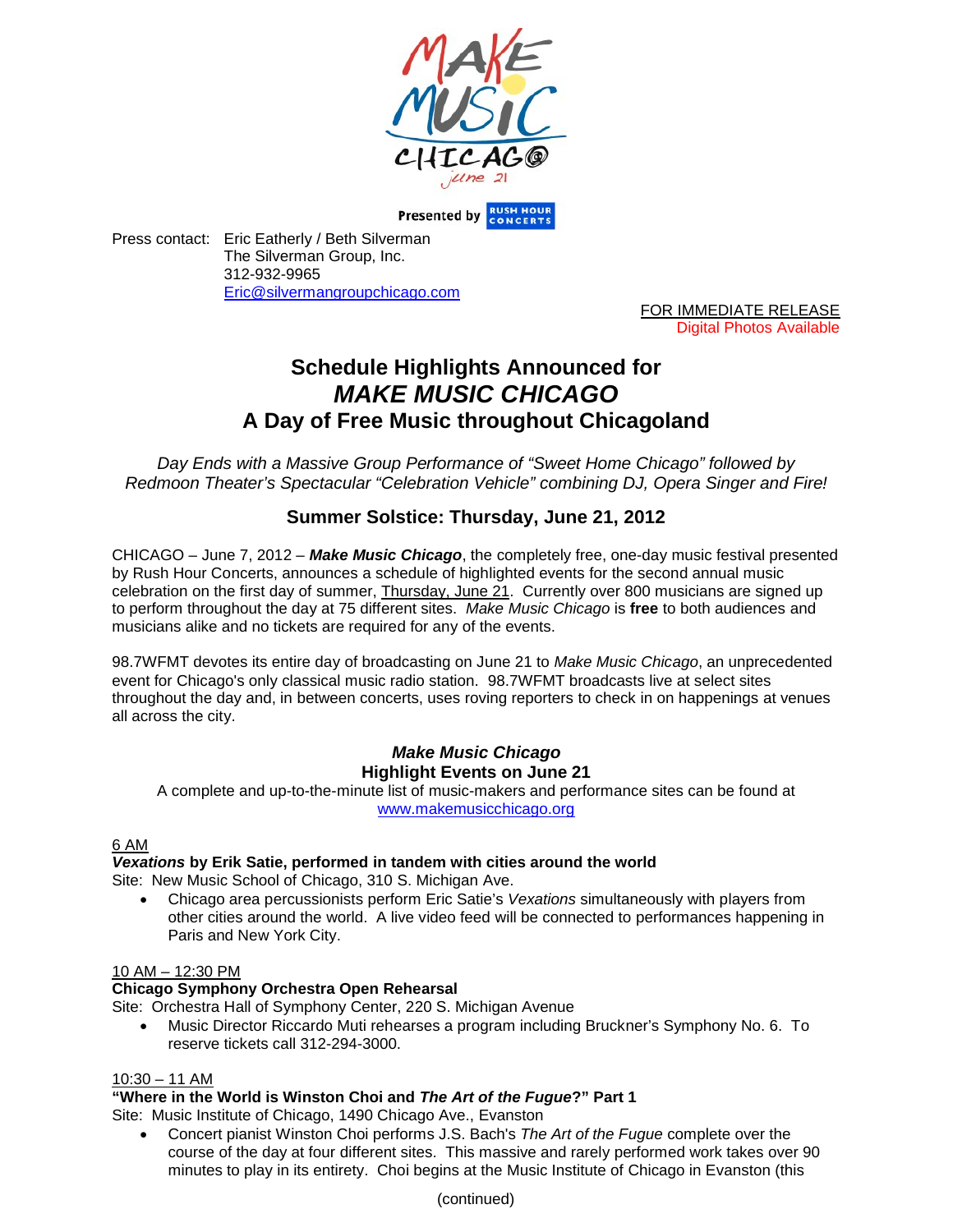performance will be broadcast on 98.7WFMT) and progresses south to other piano host sites throughout the day.

#### 10:45 – 11:30 AM

#### **"Peter and the Wolf" performed by Quintet Attacca**

Site: Lincoln Park Zoo, Kovler Sea Lion Pool, Cannon Dr. and Fullerton Pkwy.

 Quintet Attacca presents a new version of "Peter and the Wolf," the beloved children's classic, at Lincoln Park Zoo's Kovler Sea Lion Pool with narration by Mark George, president of the Music Institute of Chicago. A perfect event for the whole family, this performance takes place right after the seal feeding at 10:30 AM.

#### 12 – 1:30 PM

#### **"Sousapalooza" and "Opera & Show Tunes Sing-Along"**

Site: Daley Plaza, 50 W. Washington St.

 Two lunchtime events return from last year, the "Sousapalooza" from noon to 12:45 PM and an "Opera & Show Tunes Sing-Along" from 12:45 to 1:30 PM, both taking place in Daley Plaza. Richard Fischer, Director of Bands at Concordia University-Chicago, leads any and all eager "Sousapalooza" participants through some of the most beloved marches of John Philip Sousa (parts can be downloaded from www.makemusicchicago.com/participate/sousapalooza/), then opera and chorus fans will gather to sing beloved American musical favorites such as "Summertime" from *Porgy & Bess*, "I Could Have Danced All Night" from *My Fair Lady*, "Oklahoma" from *Oklahoma*, and many more.

#### $1:30 - 2$  PM

# **"Where in the World is Winston Choi and** *The Art of the Fugue***?" Part 2**

Site: Piano Forte, Fine Arts Building, 408 S. Michigan Ave.

 The second part of pianist Winston Choi's complete performance of J.S. Bach's *The Art of the Fugue*.

#### $2:30 - 3$  PM

#### **Evanston Escola de Samba**

Site: Humboldt Park, 1440 N. Sacramento Ave.

• The Evanston Escola de Samba is a 10-piece Brazilian music and dance ensemble that brings the spirit of Samba to Chicago.

# $2:30 - 3$  PM

# **"Where in the World is Winston Choi and** *The Art of the Fugue***?" Part 3**

Site: New Music School of Chicago, 310 S. Michigan Ave.

 The third part of pianist Winston Choi's complete performance of J.S. Bach's *The Art of the Fugue*.

#### 4 – 4:30 PM

# **"Where in the World is Winston Choi and** *The Art of the Fugue***?" Part 4**

Site: Driehaus Museum, 40 E. Erie St.

 The fourth and final part of pianist Winston Choi's complete performance of J.S. Bach's *The Art of the Fugue*.

#### $4:30 - 5$  PM

### **The Music Room**

Site: Driehaus Museum, 40 E. Erie St.

 The Music Room, conducted by Chris Wild, is a collective of contemporary classical performers known for presenting innovative performances in unconventional public spaces.

#### 7 – 8 PM

# **"Swell" by a.pe.ri.do.ic in concert with Lake Michigan**

Site: Oak Street Beach, 1001 N. Lake Shore Dr.

 Listen to the waves of Lake Michigan alongside the dynamic swells of live instruments as local new music ensemble a.pe.ri.od.ic performs *Swell Piece* by James Tenney on Chicago's beachfront.

6 – 9 PM

#### *Make Music Chicago* **Grand Finale**

Site: St. James Cathedral, 65 E. Huron St.